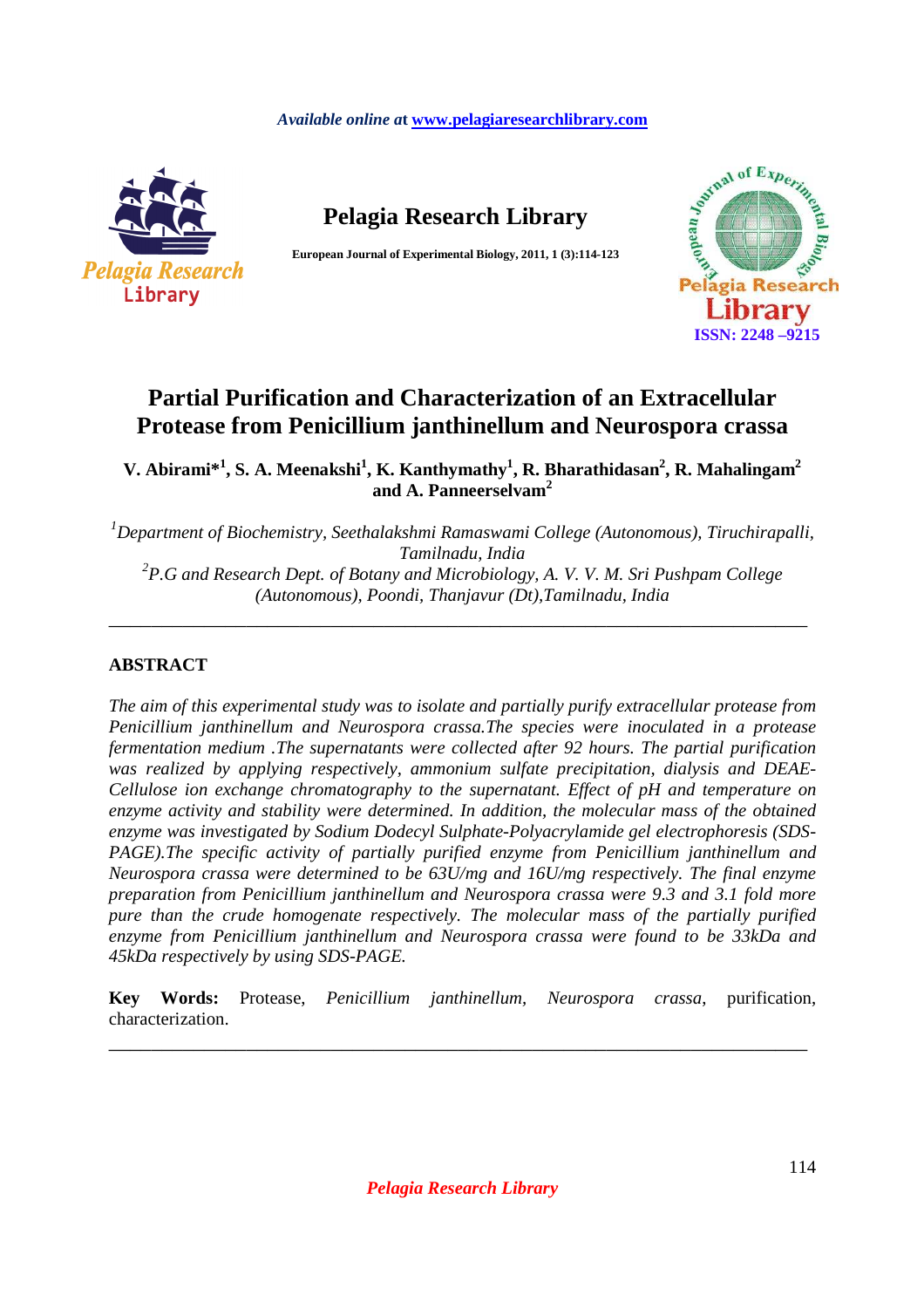# **INTRODUCTION**

*\_\_\_\_\_\_\_\_\_\_\_\_\_\_\_\_\_\_\_\_\_\_\_\_\_\_\_\_\_\_\_\_\_\_\_\_\_\_\_\_\_\_\_\_\_\_\_\_\_\_\_\_\_\_\_\_\_\_\_\_\_\_\_\_\_\_\_\_\_\_\_\_\_\_\_\_\_\_*

Enzymes are among the most important products obtained for human needs through microbial sources. A large number of industrial processes in the areas of industrial, environmental, clinical, food and pharmaceutical biotechnology utilize enzymes at some stage or the other. Current developments in biotechnology are yielding new applications for enzymes. A large number of microorganisms, including bacteria, yeast and fungi produce different groups of enzymes.

A protease (E.C No.3.4) breaks down proteins. A protease is an enzyme that conducts proteolysis, that is, begins protein catabolism by hydrolysis of the peptide bonds that link amino acids together in the polypeptide chain forming the protein. Proteases work best in acidic conditions.

Proteases execute a large variety of functions and have important biotechnological applications. They represent one of the three largest groups of industrial enzymes and find applications in detergents, leather, food, pharmaceutical industries and bioremediation processes. (Gupta *et al* .,2002).

Fungi elaborate a wide variety of enzymes than do bacteria and protease are among the most important enzymes produced by fungi. Fungi produce a variety of proteolytic enzymes; however, most of these are usually acidic in nature. (Fernandez *et al* .,1998;Wu and Hang.,2000).Filamentous fungi are used in many industrial processes for the production of enzymes and metabolites.(Adrio *et al*.,2003).proteases represent an important group of enzymes produced industrially and account for 60% of the worldwide sales value of the total industrial enzymes.(Godfrey 1996).

The aim of the present work was to partially purify and investigate the characteristics of the extracellular enzyme protease from *Penicillium janthinellum* and *Neurospora crassa.* 

### **MATERIALS AND METHODS**

### **Isolation and Screening of protease producing fungi**

Proteases producing fungal strains were isolated from marine soil sample. proteolytic fungi were screened on skim milk agar medium (Sharma *et al.,* 2006) containing skim milk powder 100 gm, peptone 5g and Agar 20g per litre at pH 8.0 Fungal isolates showing zone of clearance were picked up, purified by repeated streaking on the same medium and finally transferred to Potato dextrose agar slants and maintained at 4<sup>o</sup>C. The best producing strains identified as *penicillium janthinellum* and *Neurospora crassa* were isolated from marine soil and were used for further studies.

### **Protease fermentation media**

The protease production medium (Kaey *et al.,* 1970) containing Glucose 250mg, Casein 500 mg, yeast extract 50mg, Dipotassium hydrogen phosphate 1gm, Magnesium Sulphate 200mg per litre at pH 7.2 at  $37^{\circ}$ C in an incubator (200 rpm). The flask containing 100 ml of sterile fermentation medium. The flasks were inoculated at 37<sup>o</sup>C for 92h in a rotary shaker regulated at 180 rpm. The culture medium was centrifuged at 5000 rpm for 20 min in a refrigerated centrifuge at  $4^{\circ}C$  to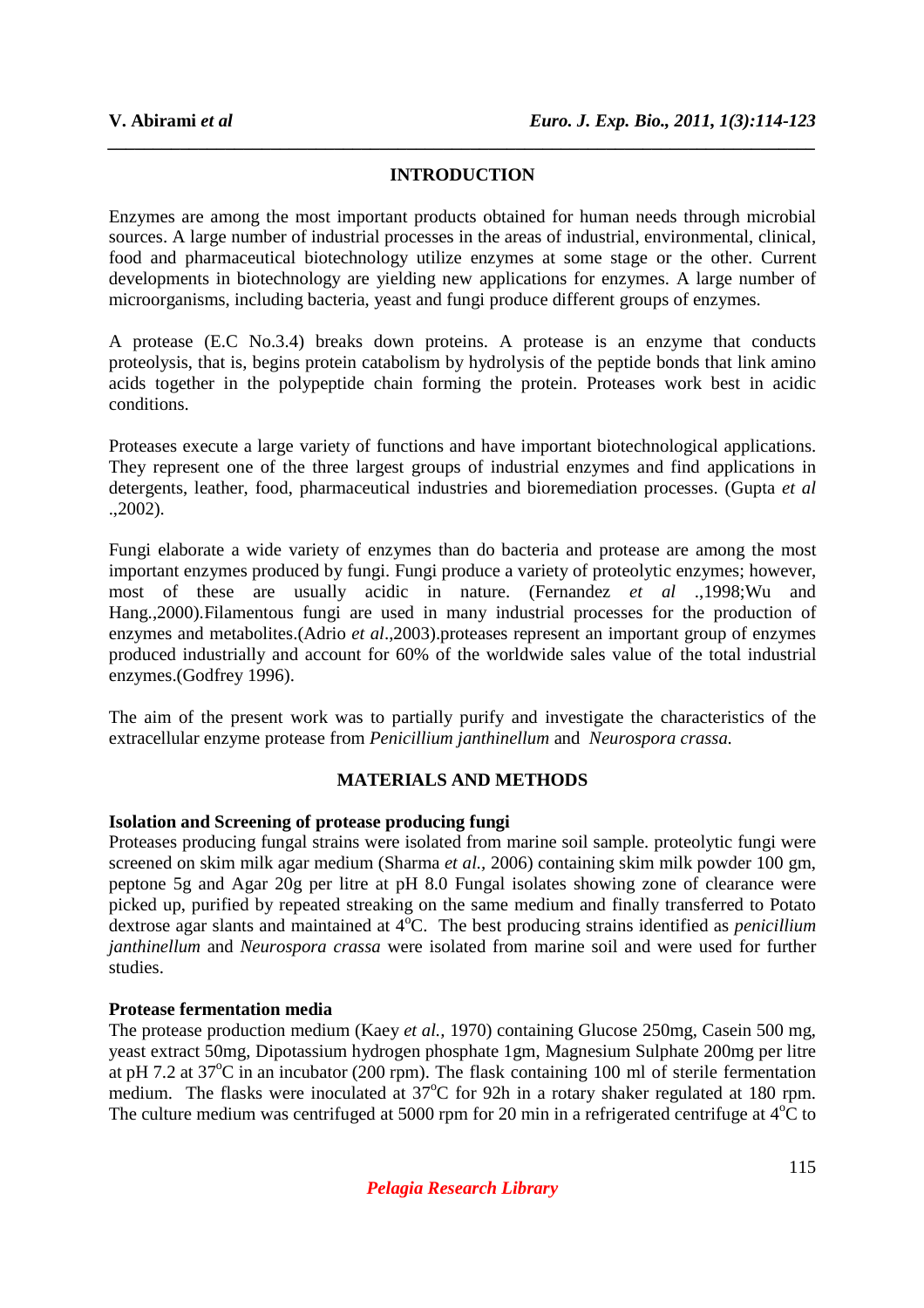remove the fungal mycelia and medium debris the supernatant was used as crude enzyme solution.

*\_\_\_\_\_\_\_\_\_\_\_\_\_\_\_\_\_\_\_\_\_\_\_\_\_\_\_\_\_\_\_\_\_\_\_\_\_\_\_\_\_\_\_\_\_\_\_\_\_\_\_\_\_\_\_\_\_\_\_\_\_\_\_\_\_\_\_\_\_\_\_\_\_\_\_\_\_\_*

## **Protein assay**

Protein was measured by the method of Lowry *et al.,* 1951 with Bovine serum albumin (BSA) as a standard.

# **Determination of protease activity**

Protease activity was determined spectrophotometerically by modified Reese's method. The crude enzyme solution was centrifuged at 10,000 rpm for 30 minutes in a refrigerated centrifuge at  $4^{\circ}$ C. Enzyme (0.2 ml) was incubated with 1 ml of 2 % casein and 3 ml of carbonate – Bicarbonate buffer, pH 9.0 at  $37^{\circ}$ C min and then the reaction was arrested by the addition of 2.0 ml of 5 % trichloroacetic acid (TCA). The reaction mixture was filtered through what man No. 1 filter paper. 1 ml of clear filtrate was mixed with 0.4 M sodium carbonate and 1 ml of 0.5 N Folin - phenol's reagent the solution incubated at  $37^{\circ}$  C for 20 minutes. The amount of tyrosine in the solution was measured by reading the absorbance at 660 nm. One unit of protease activity was defined as the amount of enzyme required to liberate 1  $\mu$ G of tyrosine per minute per ml under assay condition. A tyrosine standard was prepared by dissolving different amounts of tyrosine in TCA solution.

#### **Partial purification and characterization of protease Fractionation with ammonium sulfate**

The crude enzyme was first saturated upto 20 % with solid ammonium sulfate and then centrifuged at 10000 rpm at  $4^{\circ}$ C for 10 min. The supernatant obtained was further saturated upto 70 % with solid ammonium sulfate and again centrifuged. The pellets obtained were dissolved in minimum volume of 0.1 M phosphate buffer; pH 6.2 these solutions were dialyzed against 500 ml of the same buffer at  $4^{0}C$  to remove the excess salt. The proteolysis activity of each protein fraction was determined as described by modified Reese's method.

### **Ion exchange chromatography**

The dialyzed solution was applied to a DEAE – cellulose (DE - 52) column (11 x 1 cm) which had been previously balanced with phosphate buffer (50 mm pH 6.0). The enzyme sample was stepwise eluted by using a discontinuous gradient of 150 – 200 mM of Nacl in phosphate buffer  $(50 \text{ mM pH } 6.0)$ . The low rate was 0.1 ml min<sup>-1</sup> and 20 fractions (2 ml each) were collected. Fractions containing the majority of the protease activity were pooled for activity assay. The activity of protease enzyme at the end of each step was measured by a spectrophotometric method.

# **Determination of molecular weight by SDS – PAGE**

The molecular mass of enzyme was determined by Sodium Dodecyl Sulphate- Polyacrylamide gel electrophoresis (SDS - PAGE). SDS PAGE was carried out as descried by Laemmli, 1970.

# **Effect of pH on enzyme activity and stability**

To assay optimum pH, proteolysis activity was determined at 37°C, at different pH values, using the 0.1M phosphate buffer solution (pH  $4.5 - 8.5$ ). For pH stability the enzyme was dispersed (1: 1) in the 0. 1 M phosphate buffer solution (pH  $4.5 - 8.5$ ) and maintained at  $37^{\circ}$ C for 24 hours.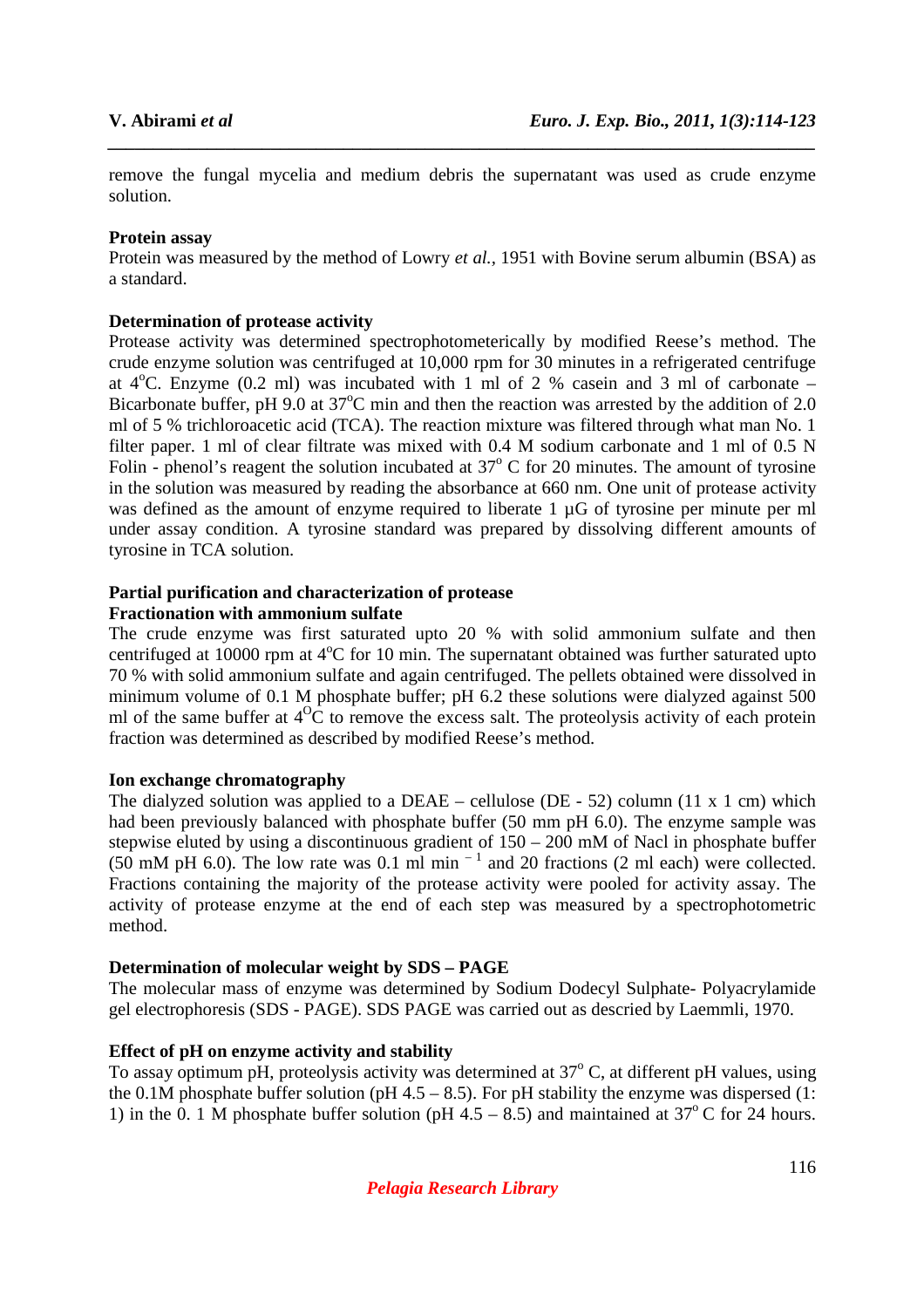Afterwards residual proteolysis activity was determined under optimum conditions of pH and temperature (pH  $6.5$  and  $37^{\circ}$ C respectively).

*\_\_\_\_\_\_\_\_\_\_\_\_\_\_\_\_\_\_\_\_\_\_\_\_\_\_\_\_\_\_\_\_\_\_\_\_\_\_\_\_\_\_\_\_\_\_\_\_\_\_\_\_\_\_\_\_\_\_\_\_\_\_\_\_\_\_\_\_\_\_\_\_\_\_\_\_\_\_*

### **Effect of temperature on enzyme activity and stability**

Optimum temperature was determined by incubating the reaction mixture at different temperatures ranging from 30 to  $70^{\circ}$  C and assaying the activity at the pH determined as optimum.

Thermal stability was assayed by incubated the enzyme at different temperatures ranging from 30 to  $70^{\circ}$ C you 1 hour at pH 6.5. Afterwards residual proteolysis activity was determined under optimum conditions of  $pH$  and temperature ( $pH$  6.5 and  $37^{\circ}C$  respectively).

# **RESULTS AND DISCUSSION**

The results obtained in this work revealed the ability of *Penicillium janthinellum* and *Neurospora crassa* to produce extracellular protease.

#### **Figure I : Purification of Extracted Enzymes by Dialysis**



**Protease** 

A - Penicillium janthinellum **B** - Neurospora crassa

### **Partial purification and Characterization of extracellular Protease**

Protease enzymes from *Penicillium janthinellum* and *Neurospora crassa* were partially purified with 70 % ammonium sulfate precipitation followed by dialysis (Fig I).The dialyzed enzyme from *Penicillium janthinellum* and *Neurospora crassa* were loaded onto a DEAE -cellulose ion exchange column (Fig II).Their specific activities and degrees of purification are given is tables 1 and 2.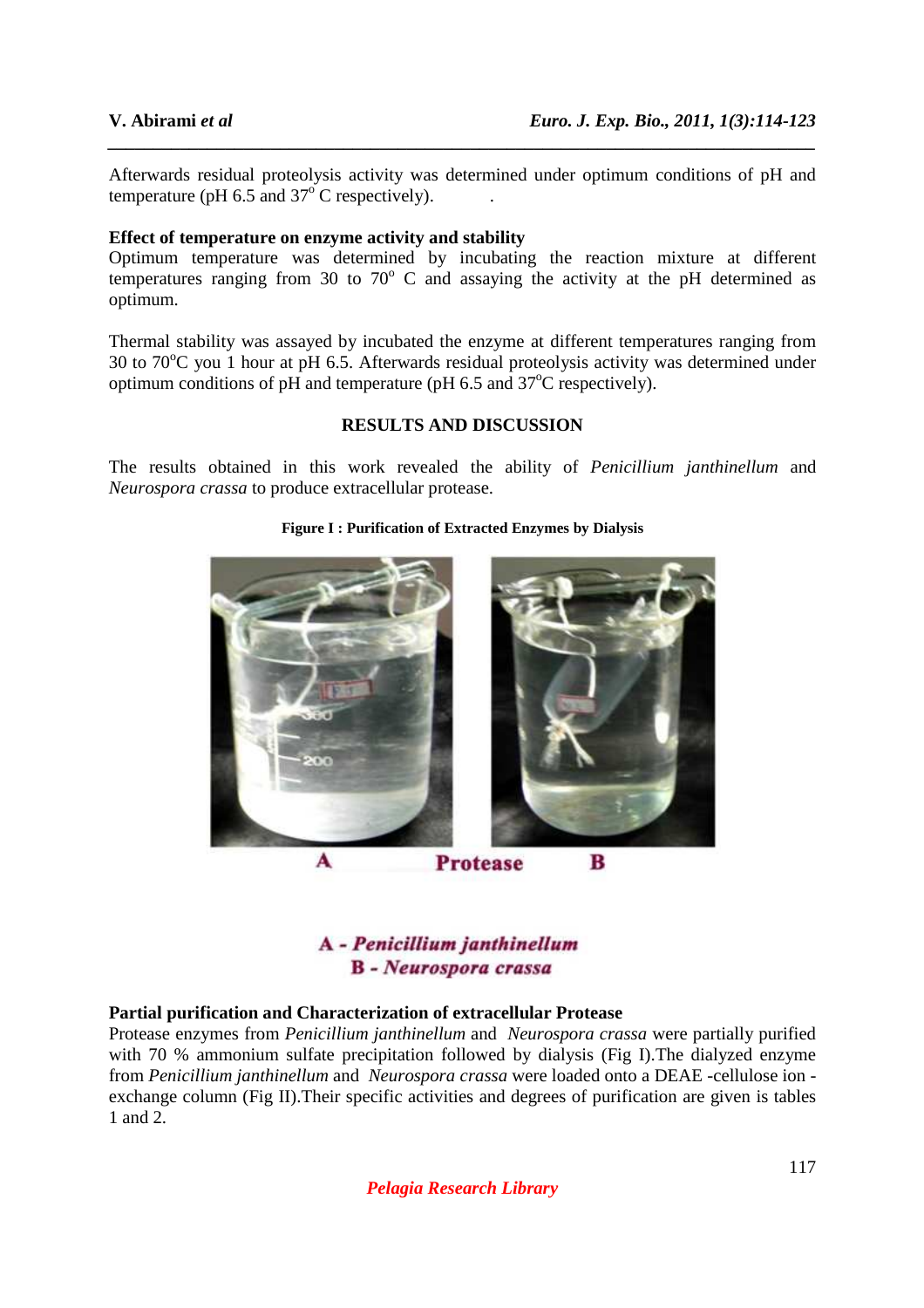

*\_\_\_\_\_\_\_\_\_\_\_\_\_\_\_\_\_\_\_\_\_\_\_\_\_\_\_\_\_\_\_\_\_\_\_\_\_\_\_\_\_\_\_\_\_\_\_\_\_\_\_\_\_\_\_\_\_\_\_\_\_\_\_\_\_\_\_\_\_\_\_\_\_\_\_\_\_\_* **Figure II : Purification of Dialysed Enzymes by Ion Exchange Chromatography** 

# **Protease**

**TABLE-1: Purification of extracellular Protease from** *Penicillium janthinellum* 

| <b>Purification step</b>                       | <b>Activity</b><br>$(\mathbf{U})$ | <b>Total</b><br>protein<br>(mg) | <b>Specific Activity</b><br>(U/mg) | Yield<br>$($ %) | <b>Purification</b><br>(fold) |
|------------------------------------------------|-----------------------------------|---------------------------------|------------------------------------|-----------------|-------------------------------|
| Crude enzyme extract                           | 2032                              | 302                             |                                    | 100             | 1.0                           |
| After Ammonium Sulfate<br>fractionation        | 1600                              | 71                              | 23                                 | 79              | 3.3                           |
| DEAE Cellulose Ion -exchange<br>chromatography | 565                               | Q                               | 63                                 | 28              | 9.3                           |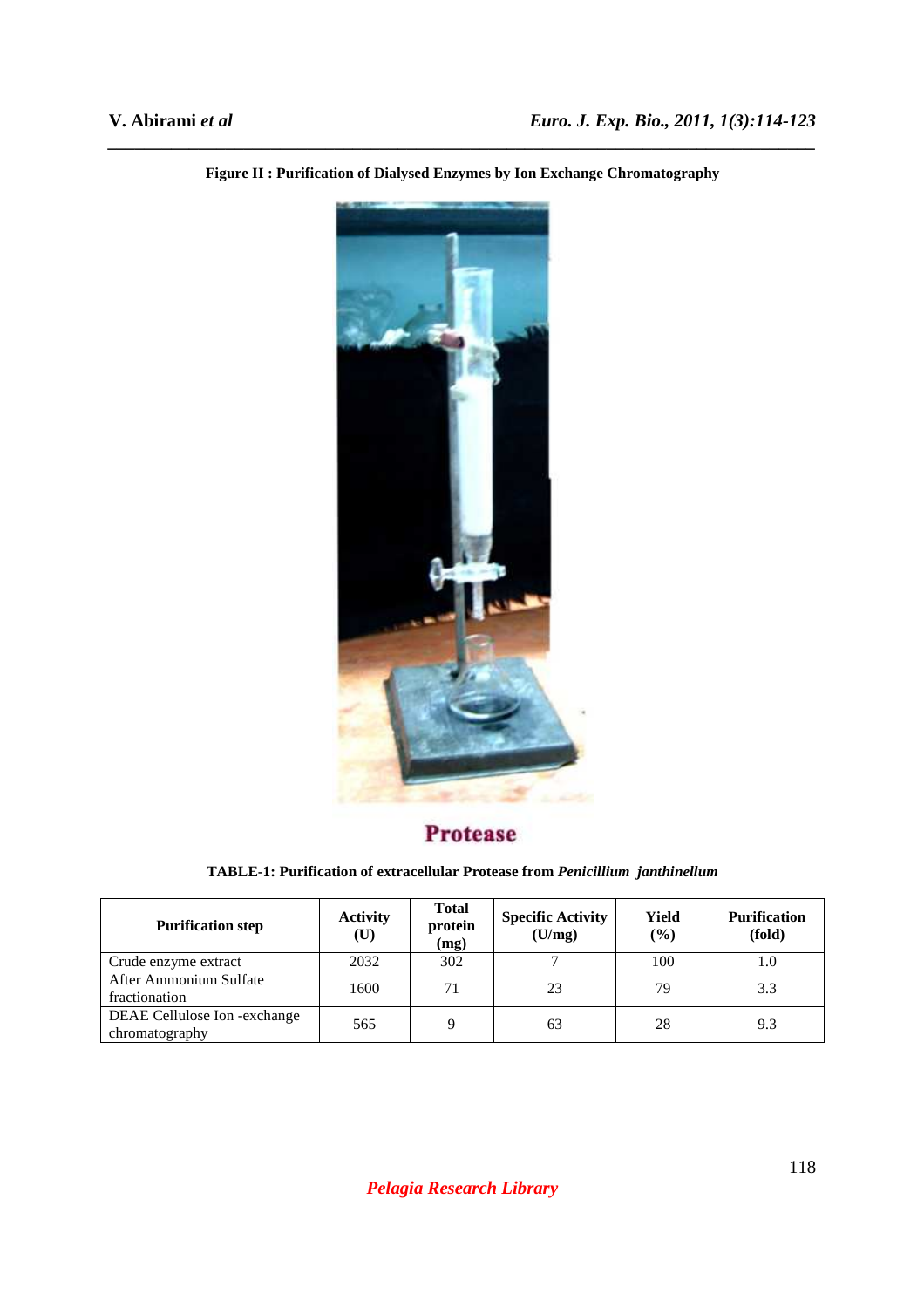| <b>Purification step</b>                       | <b>Activity</b><br>$(\mathbf{U})$ | <b>Total</b><br>protein<br>(mg) | <b>Specific</b><br><b>Activity (U/mg)</b> | Yield<br>$(\%)$ | <b>Purification</b><br>(fold) |
|------------------------------------------------|-----------------------------------|---------------------------------|-------------------------------------------|-----------------|-------------------------------|
| Crude enzyme extract                           | 1254                              | 253                             |                                           | 100             | 1.0                           |
| After Ammonium Sulfate<br>fractionation        | 1000                              | 150                             |                                           | 80              | 1.3                           |
| DEAE Cellulose Ion -exchange<br>chromatography | 950                               | 61                              | 16                                        | 76              | 3.1                           |

**TABLE-2: Purification of extracellular Protease from** *Neurospora crassa* 

*\_\_\_\_\_\_\_\_\_\_\_\_\_\_\_\_\_\_\_\_\_\_\_\_\_\_\_\_\_\_\_\_\_\_\_\_\_\_\_\_\_\_\_\_\_\_\_\_\_\_\_\_\_\_\_\_\_\_\_\_\_\_\_\_\_\_\_\_\_\_\_\_\_\_\_\_\_\_*

**Fig-IV: Effect of pH on activity of protease from** *Penicillium janthinellum***(**♦**) and** *Neurospora crassa***( )** 



**FIG-V: Effect of pH on stability of protease from** *Penicillium janthinellum***(**♦**) and** *Neurospora crassa***( )** 

*Pelagia Research Library*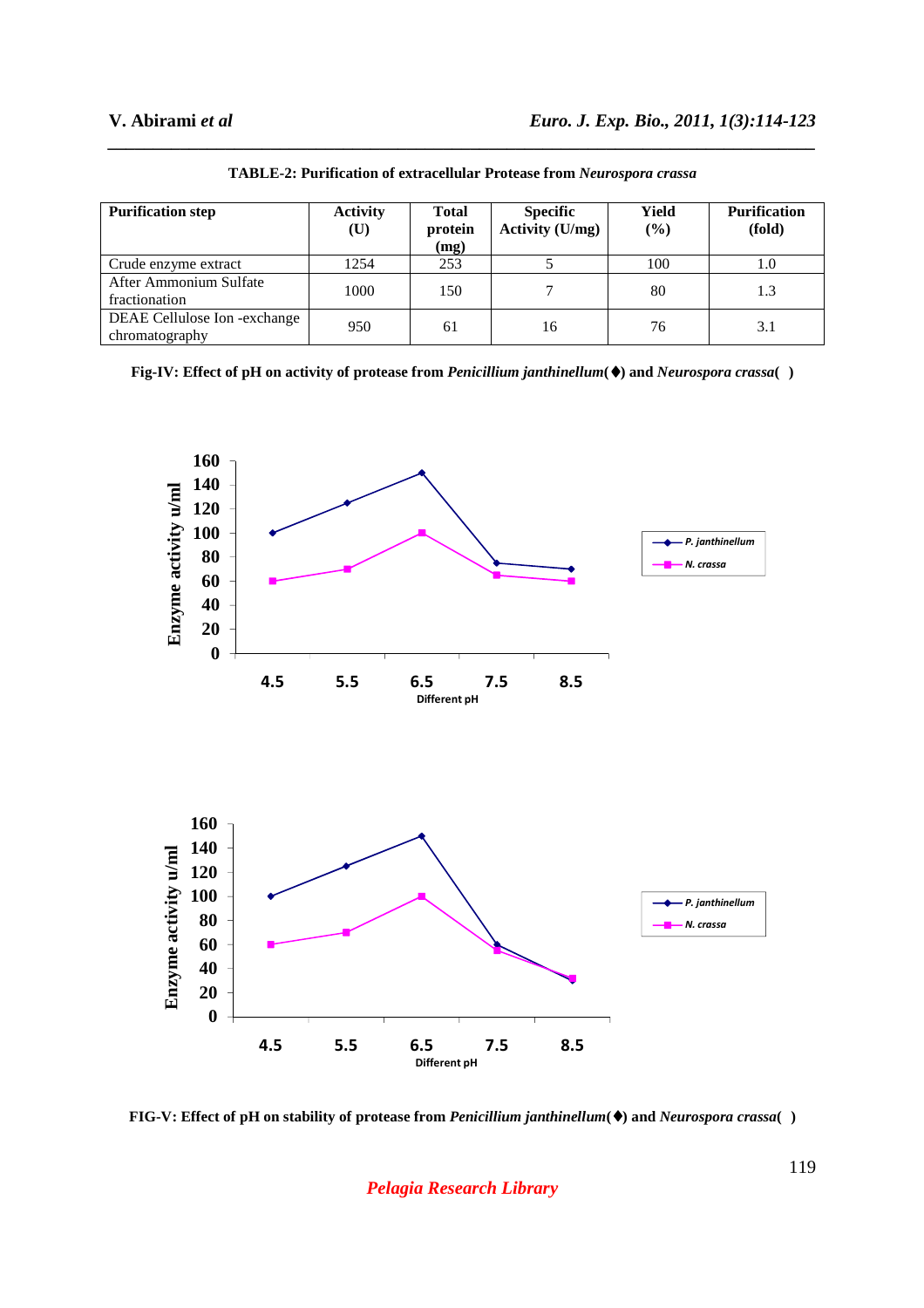

*\_\_\_\_\_\_\_\_\_\_\_\_\_\_\_\_\_\_\_\_\_\_\_\_\_\_\_\_\_\_\_\_\_\_\_\_\_\_\_\_\_\_\_\_\_\_\_\_\_\_\_\_\_\_\_\_\_\_\_\_\_\_\_\_\_\_\_\_\_\_\_\_\_\_\_\_\_\_*

**Fig-VI: Effect of Temperature on activity of protease from** *Penicillium janthinellum***(**♦**) and** *Neurospora crassa***( )** 



**Fig-VII: Thermostability of protease from** *Penicillium janthinellum***(**♦**) and** *Neurospora crassa***( )** 

#### **Effect of pH on enzyme activity and Stability**

The optimum pH of protease from *Penicillium janthinellum* protease was estimated to be 6.5 and from *Neurospora crassa* protease 6.5, as shown in Fig IV. So the enzyme appeared to be slightly acid, which is expected for proteases produced by fungi (Reed & Nagodawithana, 1993) proteases from *Mucor*, described by Maheshwari *et al*., (2000) also exhibited low optimum pH.

The pH stability of protease enzyme *Penicillium janthinellum* and *Neurospora crassa* protease was determined to be 4.5-6.5 and 4.5-6.5, respectively (Fig - V) . After a pH of approx 7.5, a less of activity was followed by a slight decrease, as shown in Fig 4 .Proteases from *Penicillium* 

*Pelagia Research Library*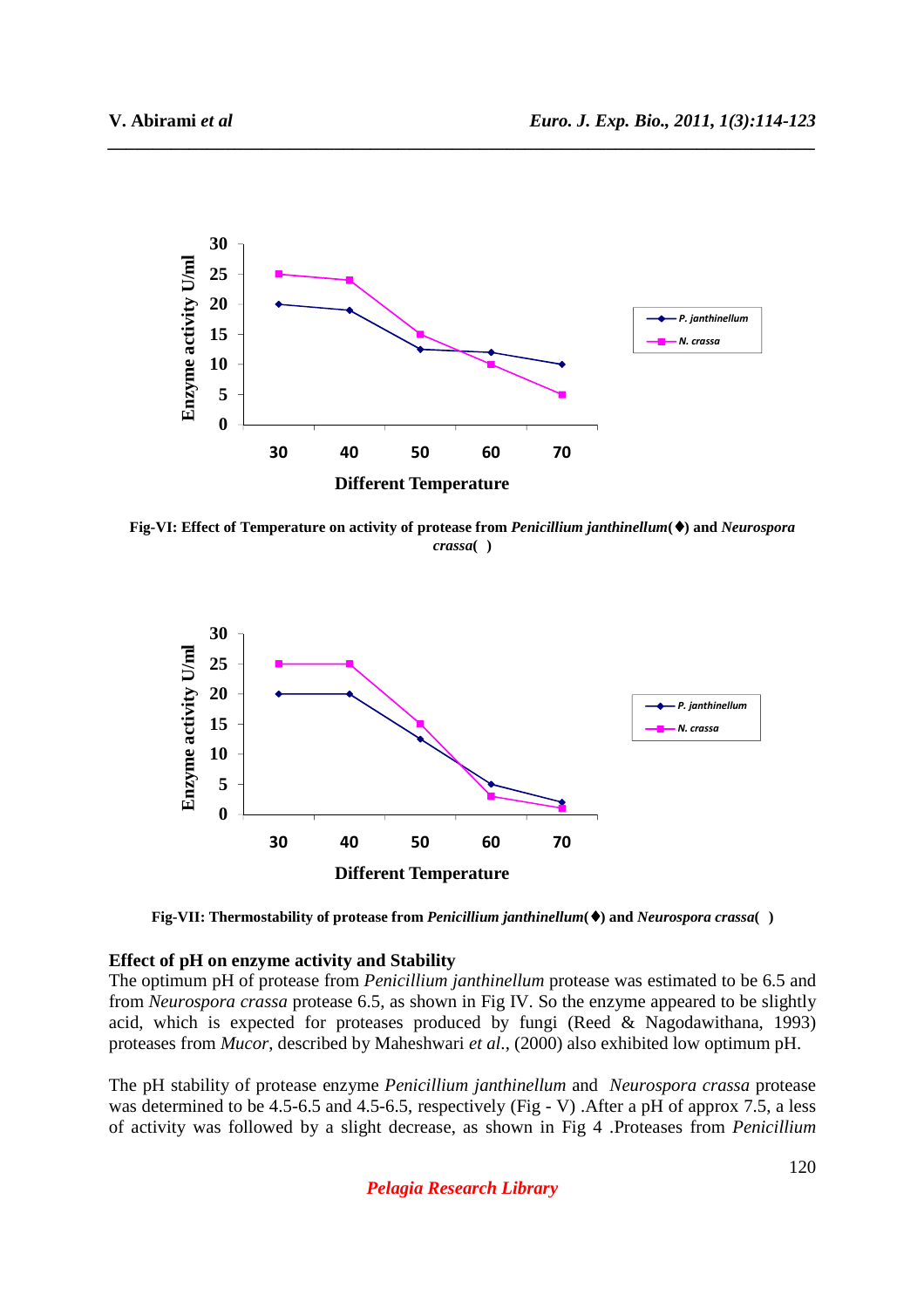*duponti* K 1014 (Hikotaka hashimoto *et al.,* 1973) also exhibited a broad range of stability from pH 2.5 – 6.0.

*\_\_\_\_\_\_\_\_\_\_\_\_\_\_\_\_\_\_\_\_\_\_\_\_\_\_\_\_\_\_\_\_\_\_\_\_\_\_\_\_\_\_\_\_\_\_\_\_\_\_\_\_\_\_\_\_\_\_\_\_\_\_\_\_\_\_\_\_\_\_\_\_\_\_\_\_\_\_*



**FIG-III: Determination of molecular mass of purified protease by SDS-PAGE**.

Lane1 - Purified fraction of protease from Penicillium janthinellum Lane2 - Purified fraction of protease from Neurospora crassa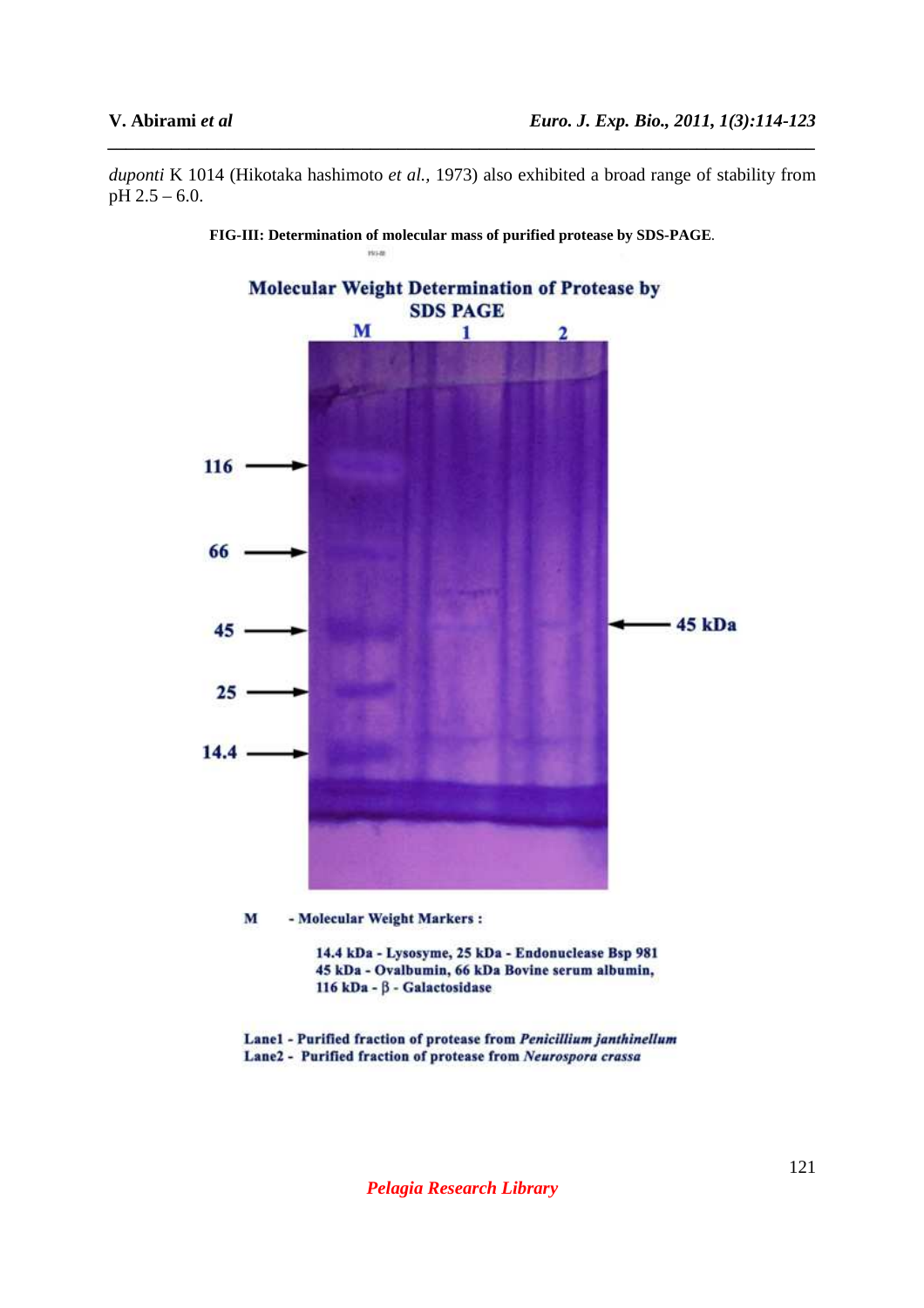#### **Effect of Temperature on Enzyme Activity & Stability**

The optimum temperature of activity ranged between 30 to  $40^{\circ}$ C (Fig-6). Yet, proteases from the genera *Aspergillus* (coral *et al*., 2003, Tunga *et al*., 2003) and from *Penicillium* sp.(Germano *et*   $aL$ , 2003)showed optimum activities at lower temperatures  $40^{\circ}$ C and  $45^{\circ}$ C respectively.

*\_\_\_\_\_\_\_\_\_\_\_\_\_\_\_\_\_\_\_\_\_\_\_\_\_\_\_\_\_\_\_\_\_\_\_\_\_\_\_\_\_\_\_\_\_\_\_\_\_\_\_\_\_\_\_\_\_\_\_\_\_\_\_\_\_\_\_\_\_\_\_\_\_\_\_\_\_\_*

The thermal stability of protease from *Penicillium janthinellum* and *Neurospora crassa* was determined to be 30 - 40<sup>°</sup> C and 30-40<sup>°</sup>C respectively (Fig -7) *Aspergillus parasiticus*, which maintained 100% of activity at only 40<sup>o</sup>C for 1 hour (Tunga *et al* .,2003)

#### **Determination of Molecular Weight by SDS- PAGE**

The molecular mass of the partially purified protease from P.J and N.C were estimated to be approximately 45 kDa and 45 kDa as measured on SDS - PAGE (Fig III) .The native enzyme is thought to be a monomer, and which is composed of only one subunit. This result is very similar for protease purified from *Aspergillus oryzae* AWT 20 has reported 33 kDa (Sharma *et al*., 2006).

Boer *et al*., 2000 & Hossain *et al*., 2006 have reported molecular mass approximately48 kDa for protease from *Aspergillus* species.

#### **CONCLUSION**

In the present study, an extracellular protease were partially purified and characterized from *Penicillium janthinellum* and *Neurospora crassa.*The isolated strain of *Penicillium janthinellum* was found to be a potential producer of extracellular protease than *Neurospora crassa*.The enzyme yield were more in *Penicillium janthinellum* than that of *Neurospora crassa*.

#### **Acknowledgement**

The authors are thankful to the Managing Director of Sri Gowri Biotech Research Academy, Thanjavur for laboratory facilities.

#### **REFERENCES**

[1] Adrio, J.E and Demain, A.L. (**2003**), *Int. microbial*, 6: 191 - 199.

[2] Boer, C.G., Peralta, R.M. (**2000**), *J Basic microbial*, 40 (2): 75 -81.

[3] Coral, G., Arikan, B., unaldi, M.N., and Guvenmez, H. (**2003**), *Annals of microbiology*, 4: 491 - 498.

[4] Deutscher and Murray, P., (**1990**), *Methods in enzymology*, 182: 285 – 306.

[5] Fernandez, E., Lopez R., Olano, A., and Ramos., M. (**1998**), *World. J. Biotechnology*., 14: 25 -31.

[6] Germano, S., pandey,A., Osaku, C.A., Rocha, S.N., and Soccol, C.R. (**2003**), *Enzyme and microbial technology,* 32: 246 -251.

[7] God Frey, T., and west, s. (**1996**), Industrial enzymology. Mc Millan publishers Inc. New York, USA.

[8] Gupta, R., Beg ,Q.K., and Lorenz P.(**2002**), *Applied microbiology and biotechnology*, 59 (1): 15 - 52.